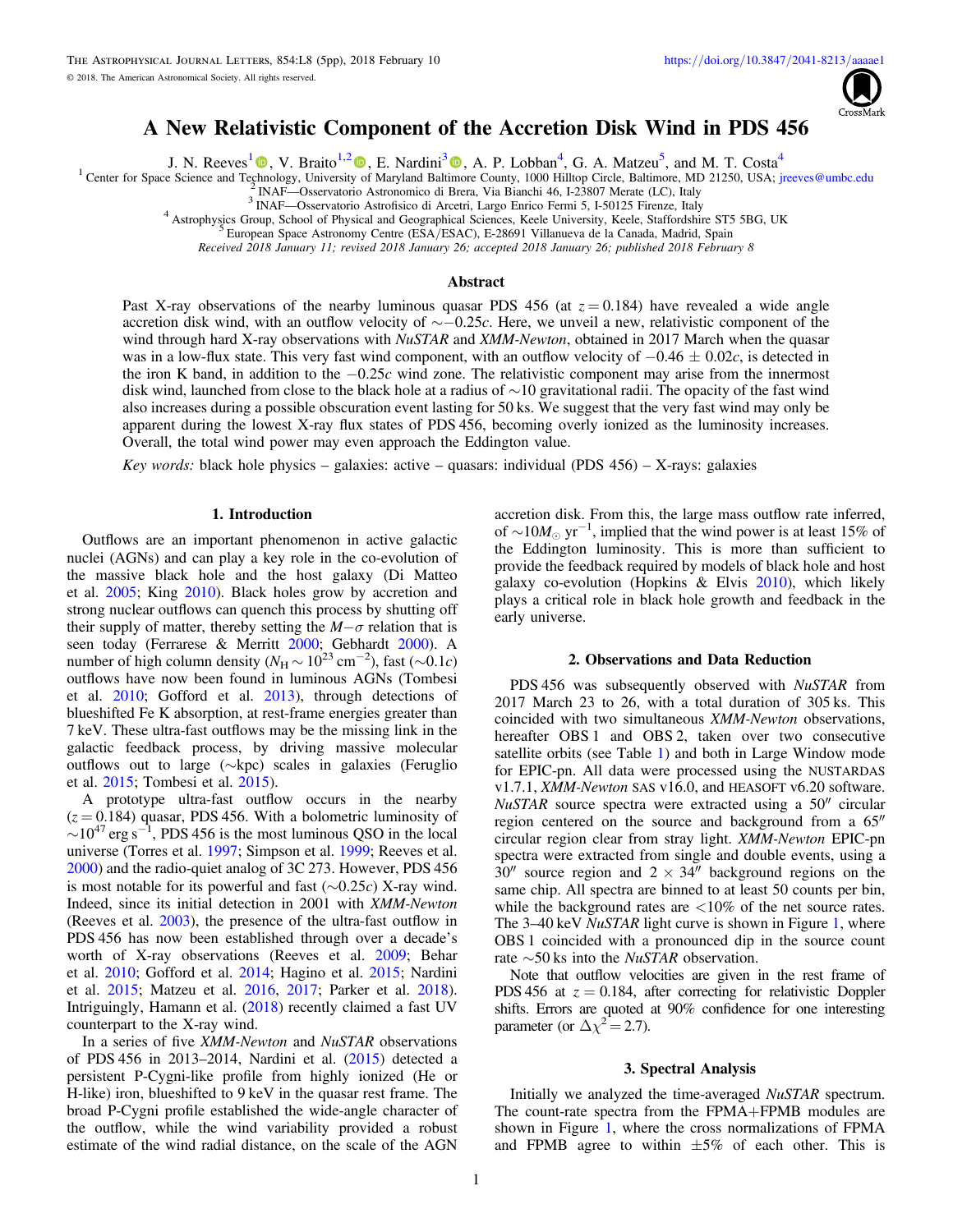<span id="page-1-0"></span>The Astrophysical Journal Letters, 854:L8 (5pp), 2018 February 10 Reeves et al.

Table 1 The 2017 PDS 456 Observations and Outflow Parameters

|                                      | Mean                   | OBS <sub>1</sub>    | OBS <sub>2</sub>    |
|--------------------------------------|------------------------|---------------------|---------------------|
| <b>Observations</b>                  |                        |                     |                     |
| Telescope                            | <b>NuSTAR</b>          | XMM-Newton          | <b>XMM-Newton</b>   |
| Detector                             | FPMA+FPMB              | EPIC-pn             | EPIC-pn             |
| <b>OBSID</b>                         | 60201020002            | 0780690201          | 0780690301          |
| Start date                           | 2017/03/23             | 2017/03/23          | 2017/03/25          |
| Start time                           | 05:31:09               | 19:25:01            | 06:27:09            |
| Exposure <sup>a</sup>                | 157.0                  | 39.6                | 64.9                |
| Net rate $(s^{-1})^b$                | $0.162 \pm 0.002$      | $0.774 \pm 0.004$   | $1.189 \pm 0.004$   |
| Slower Zone                          |                        |                     |                     |
| $N_{\rm H}$ <sup>c</sup>             | $4.2^{+1.3}_{-1.1}$    | $3.7^{+1.3}_{-1.1}$ | $3.9^{+1.0}_{-0.9}$ |
| $\log \xi^d$                         | $5.5^{\rm f}$          | $5.5^{+0.3}_{-0.2}$ | $5.5^{\rm f}$       |
| v/c                                  | $-0.25 \pm 0.02$       | $-0.21 \pm 0.02$    | $-0.27 \pm 0.02$    |
| $\Delta\chi^2$                       | 80.3                   | 24.0                | 42.2                |
| Faster Zone                          |                        |                     |                     |
| $N_{\rm H}$ <sup>c</sup>             | $2.7^{+1.0}_{-1.2}$    | $5.0^{+1.4}_{-1.7}$ | $2.9^{+1.4}_{-1.1}$ |
| $\log \xi^d$                         | $5.5^{\rm f}$          | $5.5^f$             | $5.5^{\mathrm{f}}$  |
| v/c                                  | $-0.46 \pm 0.02$       | $-0.43 \pm 0.02$    | $-0.43^f$           |
| $\Delta \chi^2$                      | 29.1                   | 23.6                | 10.4                |
| Continuum                            |                        |                     |                     |
| г                                    | $2.18_{-0.05}^{+0.08}$ | $2.41 \pm 0.09$     | 2.41 <sup>f</sup>   |
| $F_{2-10~\mathrm{keV}}^{\mathrm{e}}$ | 2.58                   | 1.84                | 2.54                |
| $\chi^2_{\nu}$                       | 177.9/161              | 133.5/148           | 246.5/255           |

#### Notes.

<sup>a</sup> Net exposure after background screening and deadtime correction, in ks.  $b$  Net count rates, over 3–40 keV for *NuSTAR* and 0.4–10 keV for *XMM*-

Newton.<br><sup>c</sup> Units of column density ×10<sup>23</sup> cm<sup>-2</sup>.

<sup>c</sup> Units of column density ×10<sup>23</sup> cm<sup>-2</sup>.<br>
<sup>d</sup> Ionization parameter (where  $\xi = L/nR^2$ ) in units of erg cm s<sup>-1</sup>.<br>
<sup>e</sup> Observed 2–10 keV flux in units of ×10<sup>-12</sup> erg cm<sup>-2</sup> s<sup>-1</sup>.<br>
<sup>f</sup> Denotes parameter is tied.

compared to a power law of a photon index of  $\Gamma = 2.3$  and corrected for Galactic absorption, where  $N_{\text{H}} = 2.4 \times$  $10^{21}$  cm<sup>-2</sup> (Kalberla et al. [2005](#page-4-0)). PDS 456 has a low flux throughout the 2017 observations, where the mean 2–10 keV flux of 2.6  $\times$  10<sup>-12</sup> erg cm<sup>-2</sup> s<sup>-1</sup> is at the low end of the range measured in previous observations by Nardini et al. ([2015](#page-4-0)) and Matzeu et al. ([2017](#page-4-0)).

While the hard X-ray continuum is well described by a power law, the overall fit is very poor, with  $\chi^2_{\nu} = 327.1 / 169$ , rejected with a null hypothesis probability of  $P_N = 3.6 \times$ 10<sup>−</sup>12. Two strong absorption profiles are present in the residuals of both detectors between 8 and 12 keV. Modeling these with Gaussian profiles gave rest-frame centroid energies of  $E = 8.93 \pm 0.15 \,\text{keV}$  and  $E = 11.4 \pm 0.3 \,\text{keV}$ , with equivalent widths of  $EW = -430 \pm 80$  eV and  $EW =$  $-380 \pm 100$  eV, respectively. The addition of both lines significantly improved the fit by  $\Delta \chi^2 = -61.7$  and  $\Delta \chi^2 = -39.3$ . The lower-energy line is consistent with the energy of the Fe K absorption profile measured previously in PDS 456 (Nardini et al. [2015](#page-4-0); Matzeu et al. [2017](#page-4-0)); however, the second line appears at a substantially higher energy. The lines are broadened and were fitted with a common velocity width, of  $\sigma_v = 20,000^{+8000}_{-4000}$  km s<sup>-1</sup>, corresponding to  $\sigma =$  $600^{+250}_{-130}$  eV at 8.93 keV, consistent with the width measured by Nardini et al. ([2015](#page-4-0)) previously.



Figure 1. NuSTAR observations of PDS 456 in 2017 March. Panel (a) shows the background-subtracted light curve of PDS 456 over the 3–40 keV band. The duration of the two simultaneous XMM-Newton observations (OBS 1, OBS 2) are marked in red. Note OBS 1 is coincident with a pronounced dip in the light curve. Panel (b): NuSTAR FPMA (black circles) FPMB (red crosses) background-subtracted spectra of PDS 456, compared to a power law (blue line) of  $\Gamma = 2.3$ . The lower panel shows the residuals against the power law. Significant absorption features are observed over the iron K band, at 8.9 keV and 11.4 keV (QSO rest frame).

If we associate the two lines with the Ly $\alpha$  and Ly $\beta$ transitions from H-like Fe at 6.97 keV and 8.27 keV, respectively, then the inferred outflow velocities are inconsistent, with  $v_{\text{out}} = -0.24 \pm 0.02c$  and  $v_{\text{out}} = -0.31 \pm 0.02c$ . Note it would also be unusual for a higher-order line to have such a high equivalent width as is observed here. Alternatively, the higher-energy feature may be associated with an Fe K absorption edge. This gave a threshold energy of  $E = 10.7 \pm 0.2$  keV, resulting in an acceptable fit. However, the velocity inferred from the edge is also inconsistent, e.g., for H-like Fe, a K-shell edge (at 9.27 keV) blueshifted to 10.7 keV gives  $v_{\text{out}} = -0.14 \pm 0.02c$ , while the Fe XXVI Ly $\alpha$  line (at 6.97 keV) blueshifted to 8.9 keV gives  $v_{\text{out}} = -0.24 \pm 0.02c$ . The velocities are also inconsistent if the two features instead arise from He-like iron.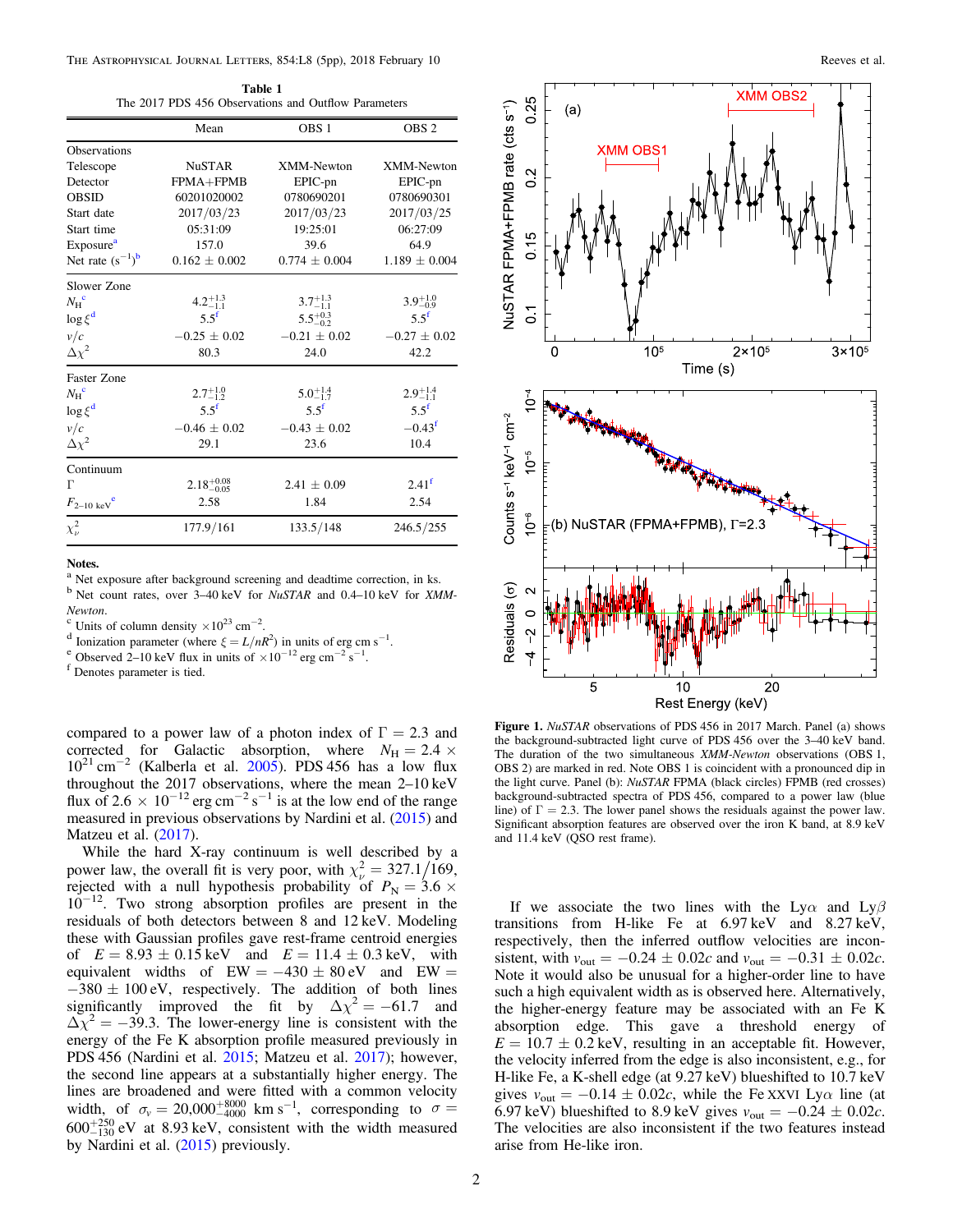Given the lack of a plausible identification at a self-consistent velocity, the two absorption lines are likely to arise from two outflowing systems with different velocities. If they are both associated with Fe XXVI Ly $\alpha$ , then the outflow velocities are  $v_{\text{out}} = -0.24 \pm 0.02c$  and  $v_{\text{out}} = -0.46 \pm 0.03c$  (with slightly higher velocities inferred for He-like Fe). Thus, while the lowerenergy line is consistent with the outflow velocities usually measured at iron K in PDS 456 (Nardini et al. [2015](#page-4-0); Matzeu et al.  $2017$ ), which are typically  $0.25-0.3c$ , the higher-energy feature may originate from a new, very fast component of the wind.

#### 3.1. Photoionization Modeling

To test this, we fitted the NuSTAR spectrum with a selfconsistent XSTAR photoionization model, which accounts for any weak higher-order lines and edges in addition to the strong  $1s \rightarrow 2p$  resonance absorption. We adopt the same absorption model grids used in Nardini et al. ([2015](#page-4-0)), where the optical to X-ray SED of PDS 456 was used as the input continuum, which has an ionizing  $(1-1000 \text{ Ryd})$  luminosity of  $L_{\text{ion}} = 5$  $\times$  10<sup>46</sup> erg s<sup>-1</sup>. A turbulence velocity width of 15,000 km s<sup>-1</sup> was used, consistent with the Gaussian line width. Solar abundances of Grevesse & Sauval ([1998](#page-4-0)) were used throughout. As the FPMA and FPMB spectra were consistent within errors, these were combined using MATHPHA into a single mean NuSTAR spectrum to maximize S/N. The response files were combined using equal weightings for both modules, while the source to background area (BACKSCAL) scaling factors were propagated through to the combined spectrum.

The best-fit XSTAR model fitted to the mean PDS 456 spectrum is shown in Figure  $2(a)$ . Two outflowing absorption zones are required, one slower zone with  $v_{\text{out}} = -0.25 \pm 0.02c$ and the faster zone with  $v_{\text{out}} = -0.46 \pm 0.02c$ ; see Table [1](#page-1-0) for details. These velocities are consistent with the Gaussian analysis and the high ionization parameter of the absorbers  $(\log \xi = 5.5)$  is consistent with the absorption lines arising from H-like iron (Fe XXVI Ly $\alpha$ ). Figure 2(b) shows the residuals against a model including only the slower  $-0.25c$  zone, which leaves significant residuals around 11 keV and can then only be modeled by the fast  $0.46c$  zone (see Figure  $2(c)$ ). Indeed, both absorption zones are required at >99.99% confidence (with  $\Delta \chi^2 = -80.3$ , slow zone and  $\Delta \chi^2 = -29.1$ , fast zone), resulting in an acceptable fit statistic of  $\chi^2_{\nu} = 177.9/161$ . As a final consistency check, we attempted to model the high-energy feature with a lower ionization partial coverer, having the same velocity as the  $-0.25c$  zone, but where the K-shell edge is blueshifted to higher energies. This single velocity absorber is rejected as the fit statistic is worse by  $\Delta \chi^2 = 28.2$  (for  $\Delta \nu = 2$ ) compared to the two-velocity model.

The spectrum shows significant excess emission, observed redward of the absorption lines between 6 and 8 keV (see Figure 2). This was first measured by Nardini et al. ([2015](#page-4-0)), who resolved the broad P-Cygni profile at Fe K from PDS 456. As per Nardini et al. ([2015](#page-4-0)), the emission was modeled with an additive XSTAR emission grid and convolved with a Gaussian profile of width  $\sigma = 0.6^{+0.3}_{-0.2}$  keV (or  $\sigma_v \sim 24{,}000$  km s<sup>-1</sup>). The high equivalent width of the emission, with EW  $\sim$  350 eV, is consistent with the wide angle wind characterized by Nardini et al. ([2015](#page-4-0)).



Figure 2. (a) Mean 2017 NuSTAR spectrum of PDS 456, fitted with a photoionization model (blue line) consisting of two absorption zones with velocities,  $-0.25c$  and  $-0.46c$ , which model the two absorption troughs at 9 and 11 keV. Note the third weak trough is due to a blend of higher-order Fe K absorption. The underlying power-law continuum is plotted (red dotted line), while emission from the wind is observed between 6 and 8 keV. Panel (b) shows the residuals against a model composed of only the slower  $-0.25c$  zone and the broad emission, while panel (c) is against the best-fit dual velocity zone model. The spectrum has been fluxed against a power law and the best-fit model overlaid thereafter; it is not unfolded against the absorption model.

## 3.2. The XMM-Newton Observations

The spectra obtained from the two XMM-Newton observations, OBS 1 and OBS 2, were also analyzed. Simultaneous NuSTAR spectra were extracted using identical good time intervals and then fitted jointly with their corresponding XMM-Newton spectra. The combined FPMA and FPMB spectra were used after first checking that the two modules were consistent. During the OBS 1 spectrum, PDS 456 was caught at an even lower flux  $(F_{2-10 \text{ keV}} = 1.8 \times 10^{-12} \text{ erg cm}^{-2} \text{ s}^{-1})$  coincident with the dip in the light curve. Note this may correspond to a short-lived absorption event, which will be discussed in a forthcoming paper on the broadband spectra.

The best-fit spectrum from OBS 1 is shown in Figure [3](#page-3-0) and is well fitted by the dual velocity absorber. Both absorption lines are detected at >99.99% confidence, while the equivalent width of the high-energy line is slightly stronger than the mean value, with EW =  $-530 \pm 150$  eV. Note that the high-energy feature is also independently detected in both the NuSTAR and XMM-Newton spectra, as the bandpass of the latter extends to 12 keV in the QSO rest frame. For ease of comparison, we assumed a constant ionization across the mean, OBS 1, and OBS 2 spectra; see Table [1](#page-1-0) for parameters. The column density of the fast zone is slightly higher in OBS 1  $(N_{\rm H} = 5.0^{+1.4}_{-1.7} \times 10^{23} \text{ cm}^{-2})$ , when compared to the mean  $(N_{\rm H} = 2.7^{+1.0}_{-1.2} \times 10^{23} \text{ cm}^{-2})$ , to account for the increased depth of the high-energy feature. The OBS 2 spectrum is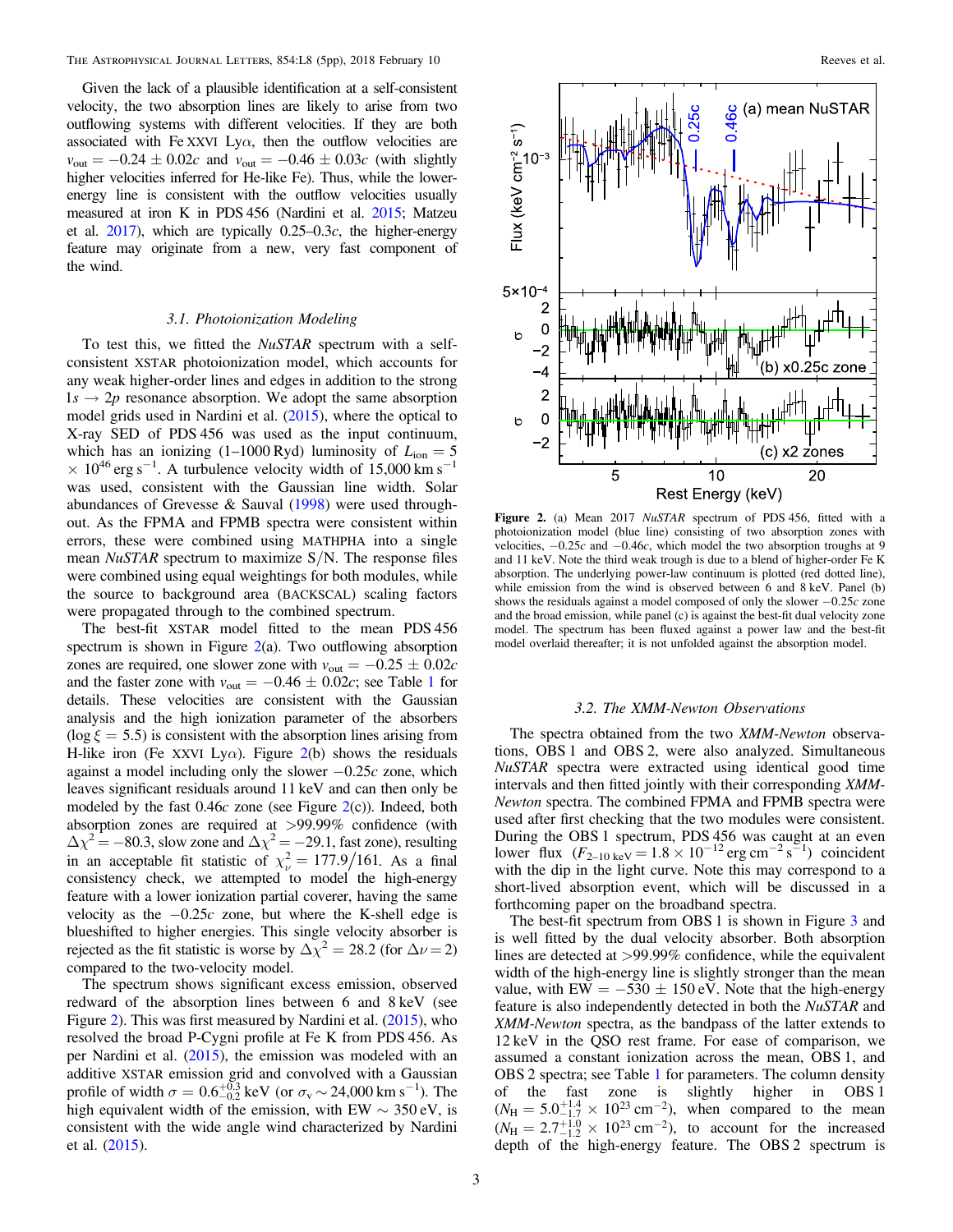<span id="page-3-0"></span>

Figure 3. Simultaneous XMM-Newton EPIC-pn (red squares) and NuSTAR (black crosses) hard X-ray spectra, shown during the drop in flux during OBS 1. Note the large depth of the high-energy absorption line near 11 keV. Panel (a) shows the fluxed spectra with the best-fit dual absorber model overlaid. Panels (b) and (c) show the residuals against a power-law continuum only and the best-fit model, respectively.

consistent with the mean, and the faster zone appears somewhat weaker compared to the lowest flux OBS 1 spectrum.

### 4. Discussion

Low-flux observations of PDS 456, obtained with NuSTAR and XMM-Newton in 2017 March, have revealed a new relativistic component of the fast wind in this quasar, with  $v = -0.46 \pm 0.02c$ . Compared to studies of fast winds in other local, predominantly radio-quiet AGNs (Tombesi et al. [2010](#page-4-0); Gofford et al. [2013](#page-4-0)), this is the fastest wind detected to date in a nearby AGN. Perhaps the only other AGNs with such an extreme fast wind is the high redshift  $(z = 3.9)$  BAL QSO, APM 08279+5255, where the outflow velocity may reach  $\sim$ −0.7c (Chartas et al. [2009;](#page-4-0) Saez et al. [2009](#page-4-0); Saez & Chartas [2011](#page-4-0)). Note that Hagino et al. ([2017](#page-4-0)) subsequently claimed the outflow velocity in APM 08279+5255 may be somewhat lower, with  $v \sim 0.1 - 0.2c$ .

Here, the high-velocity absorber appears considerably faster than all of the previous Fe K wind measurements in PDS 456. Matzeu et al. ([2017](#page-4-0)) studied all 12 previous X-ray observations of PDS 456, observed with either XMM-Newton, NuSTAR, or Suzaku. They showed the wind velocity in PDS 456 varies within the range  $0.24c-0.34c$ , while the strong positive correlation observed between the outflow velocity and X-ray luminosity was interpreted as possible evidence for a radiatively driven wind. The mean X-ray luminosity in 2017, of  $L_{2-10 \text{ keV}} = 2.6 \times 10^{44} \text{ erg s}^{-1}$ , lies at the low-luminosity end of the range observed by Matzeu et al. ([2017](#page-4-0)), with  $L_{2-10 \text{ keV}} = 2.8-10.5 \times 10^{44} \text{ erg s}^{-1}$  and the velocity of the

slower zone, where  $v \sim -0.25c$  is consistent with the trend between velocity and luminosity.

The fast,  $\sim$  −0.45c component of the wind is not apparent in the past observations of PDS 456 (e.g., Nardini et al. [2015](#page-4-0); and see Matzeu et al. [2017;](#page-4-0) Figure [1](#page-1-0)). To confirm this, we checked all the previous NuSTAR observations of PDS 456 for any significant higher-energy absorption above 10 keV, in addition to the persistent, but slower,  $-0.25c$  wind component. However, aside from the 2017 observation, none was found. The most stringent constraint comes from the first NuSTAR observation of PDS 456 in 2013 (hereafter OBS A; Nardini et al.  $2015$ ), where an upper limit of EW  $< 80 \text{ eV}$  is placed on any Gaussian absorption line profile above 10 keV. Here, the 2–10 keV X-ray luminosity is  $8 \times 10^{44}$  erg s<sup>-1</sup>, more than 3× higher than in 2017. The upper limit on the column density of the fast zone during this high-luminosity observation is  $N_H < 1.1 \times 10^{23}$  cm<sup>-2</sup> for a given ionization of  $\log \xi = 5.5$ , significantly lower than for the low-flux 2017 observations (see Table [1](#page-1-0)).

The fast component may arise from an inner streamline of an accretion disk wind (Proga & Kallman [2004;](#page-4-0) Sim et al. [2010](#page-4-0)), launched from very close to the black hole. Magnetohydrodynamical mechanisms are also capable of accelerating winds up to these velocities, especially if the illuminating X-ray continuum is steep (Fukumura et al. [2010](#page-4-0)), as is the case here with  $\Gamma > 2$ . For a radiatively accelerated wind, the launch radius is

$$
R_{\rm w} \approx 2 \bigg( \alpha \frac{L}{L_{\rm Edd}} - 1 \bigg) \bigg( \frac{v_{\infty}}{c} \bigg)^{-2},\tag{1}
$$

where  $R_w$  is the wind launch radius in gravitational units  $(R_G)$ ,  $v_{\infty}$  is the terminal velocity, and  $\alpha$  is the force multiplier factor. In PDS 456, with  $L/L_{\text{Edd}} = 1$ ,  $v_{\infty} = -0.45c$  and for a modest multiplier of  $\alpha = 2$ , then  $R_w \sim 10 R_G$  (or ~10<sup>15</sup> cm for a black hole mass of  $10^{9} M_{\odot}$ ). The maximum likely radial distance of the absorber can be derived under the assumption that  $\Delta R/R < 1$ , for a given wind streamline. For an ionizing luminosity of  $L_{\text{ion}} = 5 \times 10^{46} \text{ erg s}^{-1}$ ,  $N_{\text{H}} = 5 \times 10^{23} \text{ cm}^{-2}$ and  $\log \xi = 5.5$ , then  $R < L_{\text{ion}}/N_{\text{H}}\xi < 10^{17}$  cm. This is consistent with the radial distance of  $R \sim 10^{16}$  cm estimated by Nardini et al. ([2015](#page-4-0)), from the wind variability timescale in PDS 456.

If the fast wind component is launched from close to the black hole and is fully exposed to the central X-ray source, then its ionization state will likely be very high. At these distances and for iron not to become fully ionized (where  $\log \xi < 6$ ), this requires densities of  $n \sim 10^{7}$ – $10^{11}$  cm<sup>-3</sup> and which could be associated to matter lifted off the surface of the inner accretion disk. Given that this very fast wind component is detected during a low-flux observation of PDS 456, while it appears absent at higher fluxes (such as during OBS A in 2013), this may suggest that an inner wind zone would only be detected when its ionization state is low enough for the gas to not be fully ionized. Alternatively, the innermost wind may be shielded by denser gas near the launch point, which could arise from the high column partial covering gas often seen in the lower-flux X-ray spectra of PDS 456 (Matzeu et al. [2016](#page-4-0)).

Nonetheless, the fast zone may have important implications for the overall wind energetics. For the −0.25c wind in PDS 456, Nardini et al. ([2015](#page-4-0)) estimated the kinetic power and mass outflow rate to be ∼15% and ∼50% of Eddington, respectively. As the power goes as  $\dot{E}_{\text{kin}} \propto \dot{m}v^2 \propto v^3$ , then the